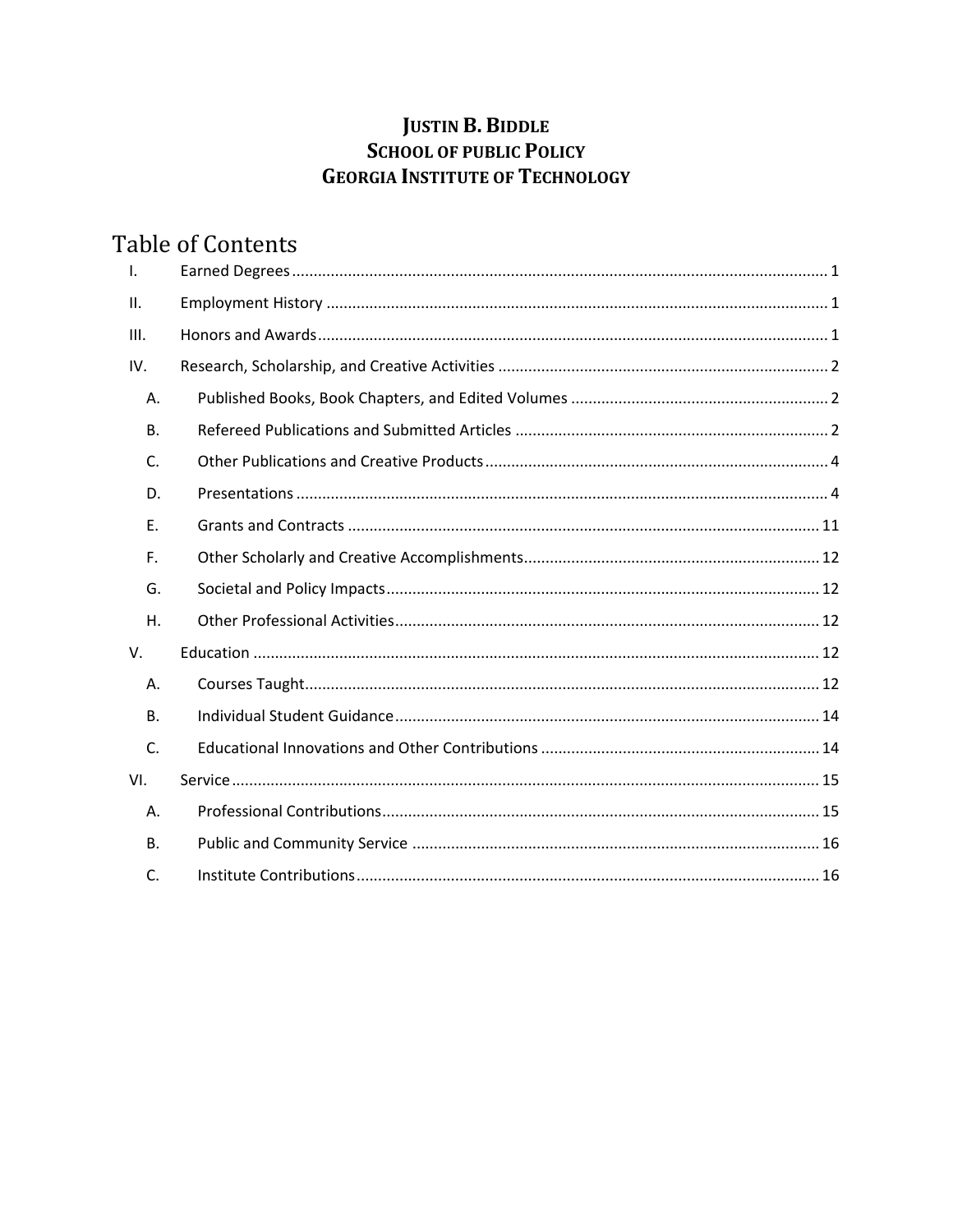#### **Justin B. Biddle Associate Professor School of Public Policy**

#### <span id="page-1-0"></span>**I. Earned Degrees**

- Ph.D., History and Philosophy of Science, University of Notre Dame, USA, *summa cum laude* (July 2006)
- M.A., History and Philosophy of Science, University of Notre Dame, USA, *summa cum laude* (August 2005)
- B.S., Physics, University of Dayton, USA, *summa cum laude* (May 1999)
- B.A., Philosophy, University of Dayton, USA, *summa cum laude* (May 1999)

#### <span id="page-1-1"></span>**II. Employment History**

- Associate Professor, School of Public Policy, Georgia Institute of Technology, (March 2015 present)
- Assistant Professor, School of Public Policy, Georgia Institute of Technology, (August 2009 March 2015)
- Postdoctoral Fellow (*Wissenschaftlicher Mitarbeiter*), Department of Philosophy, Bielefeld University, Germany (April 2006 – July 2009)

#### <span id="page-1-2"></span>**III. Honors and Awards**

- Distinguished Fellow at the Notre Dame Institute for Advanced Study (Spring 2014)
- Fellow in Philosophy of Science, Bielefeld University, Bielefeld, Germany (Summer 2012)
- Fellow in Philosophy of Science, Bielefeld University, Bielefeld, Germany (Summer 2011)
- Finalist, Greenwall Foundation Faculty Scholars Program in Bioethics (2010-2011)
- National Institutes of Health (NIH) Postdoctoral Fellowship (2009-2011). Declined in order to accept a position at Georgia Tech.
- Fellow of the German Research Foundation (DFG) Research Group on Science in the Context of Application, Center for Interdisciplinary Research, Bielefeld University, Bielefeld, Germany (2006-2007)
- Edward Sorin Postdoctoral Fellowship, College of Arts and Sciences, University of Notre Dame (2006- 2008). Declined in order to accept a position at Bielefeld University.
- National Science Foundation Graduate Research Fellowship (2001-2004)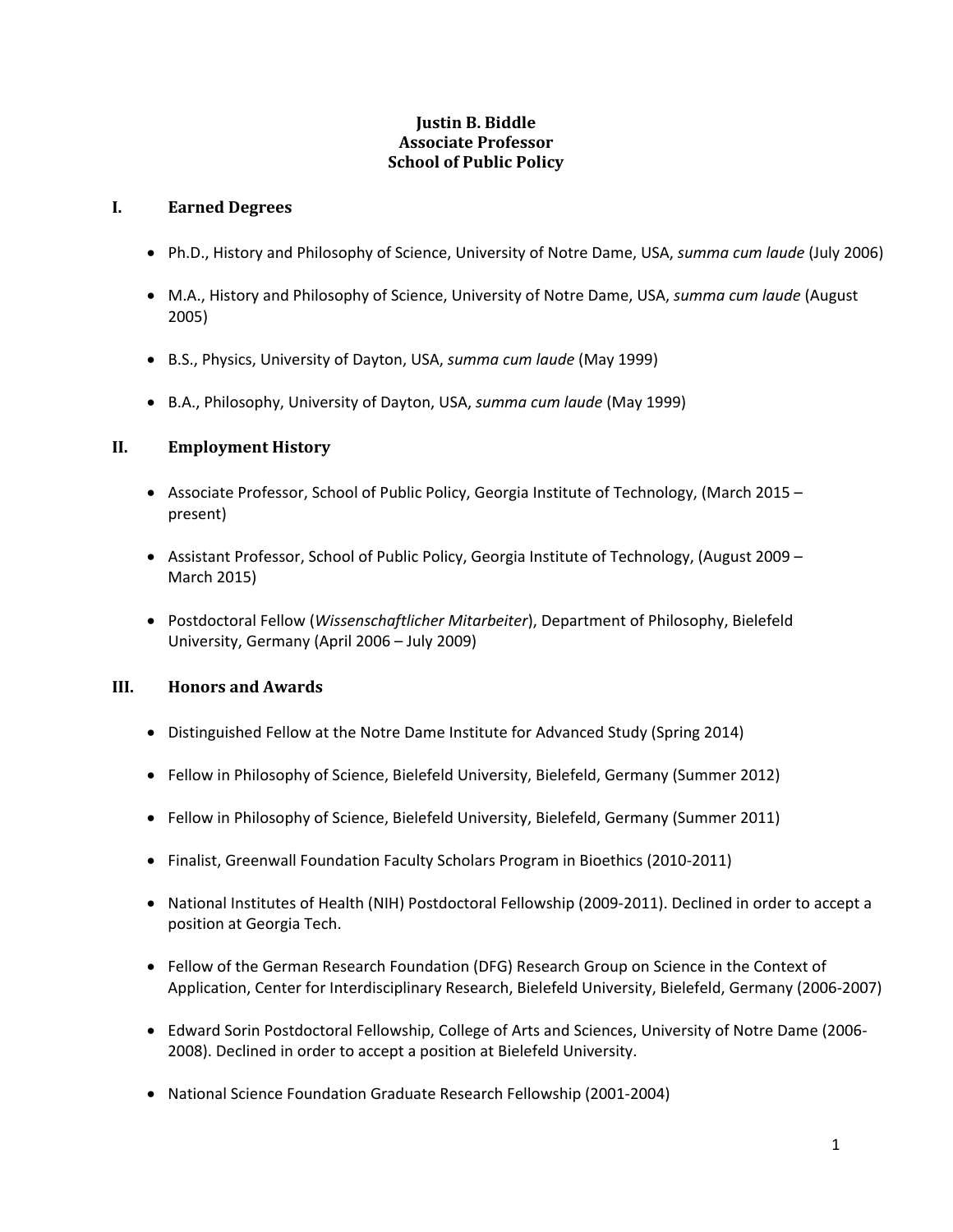• Presidential Fellowship for Graduate Study, University of Notre Dame (2000-2006)

#### <span id="page-2-0"></span>**IV. Research, Scholarship, and Creative Activities**

#### <span id="page-2-1"></span>**A. Published Books, Book Chapters, and Edited Volumes**

#### **A1. Books** No data

# **A2. Refereed Book Chapters**

- 1. Biddle, J. and E. Winsberg (each author contributed equally) (2010). "Value Judgements and the Estimation of Uncertainty in Climate Modeling." In *New Waves in Philosophy of Science*, P.D. Magnus and J. Busch, eds. Basingstoke, Hampshire: Palgrave MacMillan: 172- 197. Reviewed by editors and external reviewers, not blinded.
- 2. Biddle, J. (2011). "Bringing the Marketplace into Science: On the Neoliberal Defense of the Commercialization of Scientific Research." In *Boston Studies in Philosophy of Science, Volume 274: Science in the Context of Application*, M. Carrier and A. Nordmann, eds. Dordrecht: Springer: 245-269. Reviewed by editors and external reviewers, not blinded.
- 3. Biddle, J. (2015). "Intellectual Property in the Biomedical Sciences." In *Routledge Companion to Bioethics*, R. Kukla, J. Arras, and E. Fenton, eds. London: Routledge: 149-161. Reviewed by editors and external reviewers, not blinded.
- 4. Biddle, J. and R. Kukla (2017). "The Geography of Epistemic Risk." In *Exploring Inductive Risk*, K. Elliott and T. Richards, eds. Oxford: Oxford University Press: 215-237. Reviewed and editors and external reviewers, not blinded.
- 5. **Schiff, D.**, K. Laas, J. Biddle, and J. Borenstein (accepted/forthcoming). "Global AI Ethics Documents: What They Reveal About Motivations, Practices, and Policies." In K. Laas, M. Davis, & E. Hildt (Eds.), *Codes of Ethics and Ethical Guidelines, Emerging Technologies, Changing Fields*. Springer. Reviewed and editors and external reviewers, not blinded.

#### **A3. Edited Volumes**

No data

# <span id="page-2-2"></span>**B. Refereed Publications and Submitted Articles**

#### **B1. Published and Accepted Journal Articles**

1. Biddle, J. (2007). "Lessons from the Vioxx Debacle: What the Privatization of Science Can Teach Us about Social Epistemology." *Social Epistemology* 21: 21-39.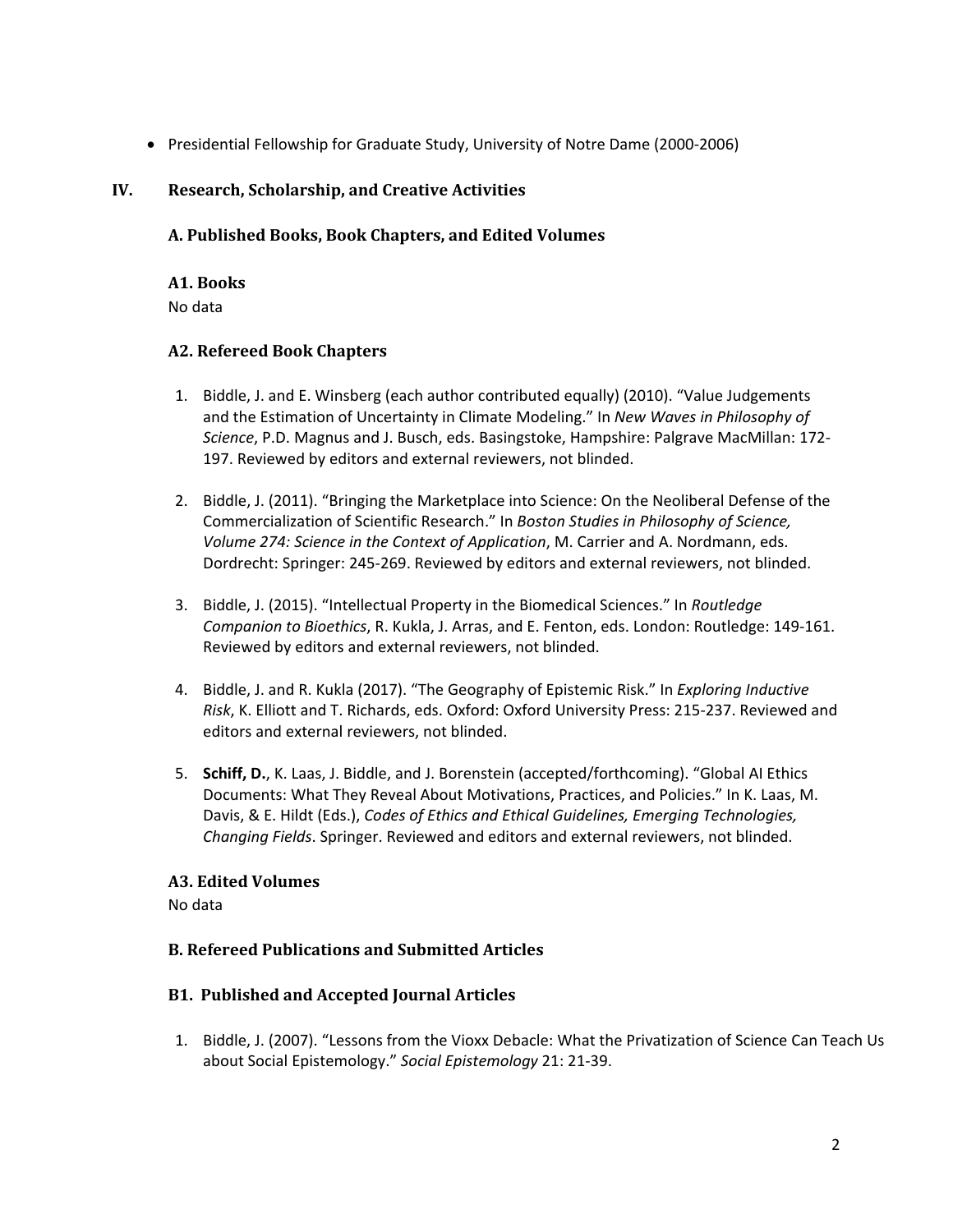- 2. Biddle, J. (2009). "Advocates or Unencumbered Selves? On the Role of Mill's Political Liberalism in Longino's Contextual Empiricism." *Philosophy of Science* 76: 612-623.
- 3. Biddle, J. (2011). "Putting Pragmatism to Work in the Cold War: Science, Technology, and Politics in the Writings of James B. Conant." *Studies in History and Philosophy of Science* 42: 552-561.
- 4. Biddle, J. (2012). "Tragedy of the Anticommons? Intellectual Property and the Sharing of Scientific Information." *Philosophy of Science* 79: 821-832.
- 5. Biddle, J. (2013). "State of the Field: Transient Underdetermination and Values in Science." *Studies in History and Philosophy of Science* 44: 124-133.
- 6. Biddle, J. (2013). "Institutionalizing Dissent: A Proposal for an Adversarial System of Pharmaceutical Research." *Kennedy Institute of Ethics Journal* 23: 325-353.
- 7. Biddle, J. (2014). "Can Patents Prohibit Research? On the Social Epistemology of Patenting and Licensing in Science." *Studies in History and Philosophy of Science* 45: 14-23.
- 8. Biddle, J. and A. Leuschner (2015). "Climate Skepticism and the Manufacture of Doubt: Can Dissent in Science be Epistemically Detrimental?" *European Journal for Philosophy of Science* 5: 261-278.
- 9. Biddle, J. (2016). "Inductive Risk, Epistemic Risk, and Overdiagnosis of Disease." *Perspectives on Science* 24(2): 192-205.
- 10. Biddle, J. (2016). "Intellectual Property Rights and Global Climate Change: A Dilemma." *Ethics, Policy & Environment* 19(3): 310-319.
- 11. Biddle, J. (2017). "Genetically Engineered Crops and Responsible Innovation." *Journal of Responsible Innovation* 4(1): 24-42.
- 12. Biddle, J., I.J. Kidd, and A. Leuschner (2017). "Epistemic Corruption and Manufactured Doubt: The Case of Climate Science." *Public Affairs Quarterly* 31(3): 165-187.
- 13. Biddle, J. (2018). "'Antiscience Zealotry'? Values, Epistemic Risk, and the GMO Debate." *Philosophy of Science* 85: 360-379.
- 14. Biddle, J. (2020). "Epistemic Risks in Cancer Screening: Implications for Ethics and Policy." *Studies in History and Philosophy of Science Part C: Studies in History and Philosophy of Biological and Biomedical Sciences*. DOI: <https://doi.org/10.1016/j.shpsc.2019.101200>
- 15. Biddle, J. (in press, published online). "On Predicting Recidivism: Epistemic Risk, Tradeoffs, and Values in Machine Learning." *Canadian Journal of Philosophy*. DOI: <http://doi.org/10.1017/can.2020.27>
- 16. **Schiff, D.**, J. Borenstein, J. Biddle, and K. Laas. "AI Ethics in the Public, Private, and NGO Sectors: A Review of a Global Document Collection." *IEEE Transactions on Technology and Society*.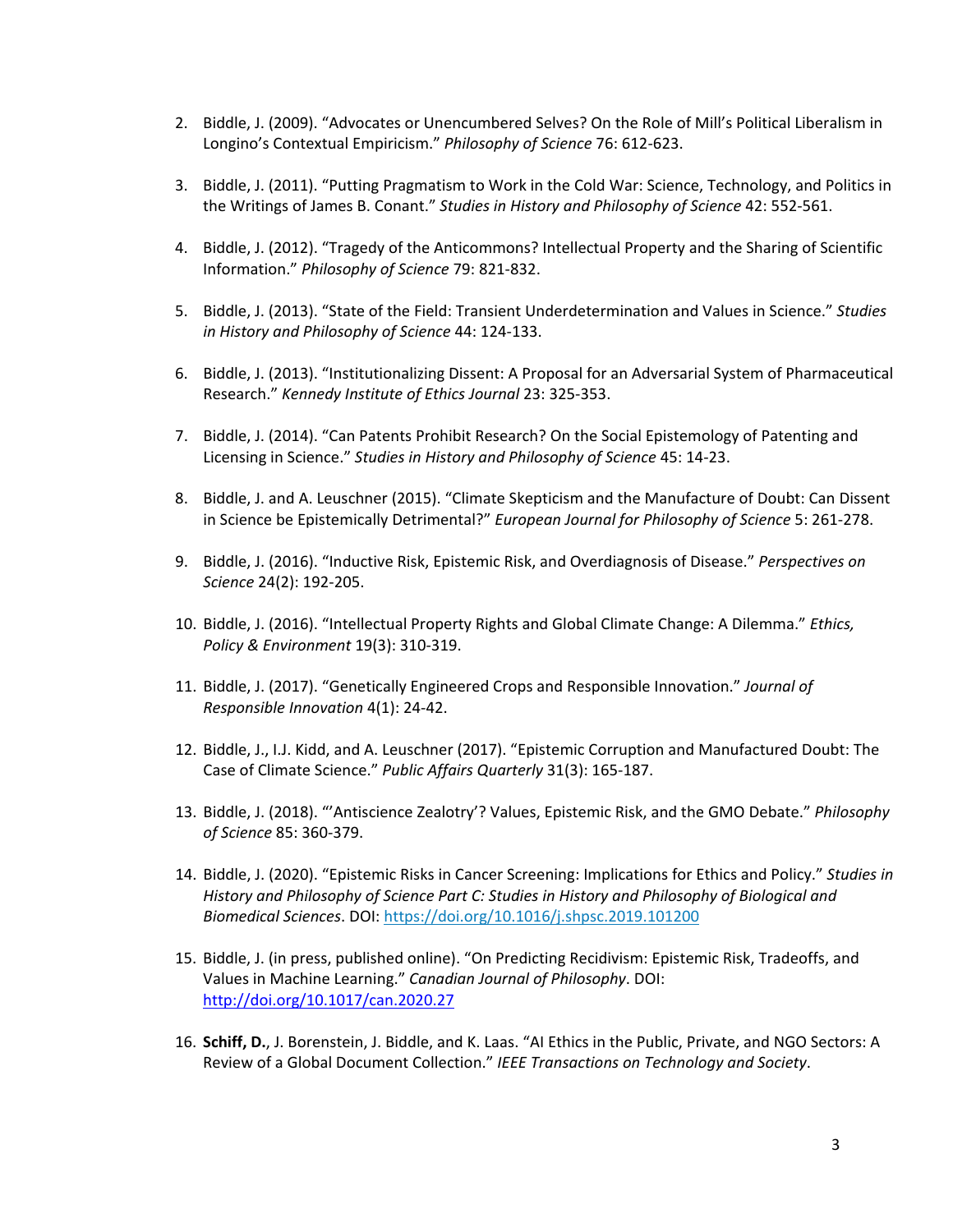#### **B2. Conference Presentation with Proceedings (Refereed)**

1. **Schiff, D.**, J. Biddle, J. Borenstein, and K. Laas (2020). "What's Next for AI Ethics, Policy, and Governance? A Global Overview." In *AIES'20: Proceedings of the AAAI/ACM Conference on AI, Ethics, and Society*, pp. 153-158.<https://doi.org/10.1145/3375627.3375804>

#### **B3. Other Refereed Material**

No data

# **B4. Submitted Journal Articles (with Date of Submission)**

No data

# <span id="page-4-0"></span>**C. Other Publications and Creative Products**

- 1. Biddle, J. (2008). "Adversarial Systems and the Privatization of Biomedical Research: An Epistemic Evaluation." Contingency and Dissent in Science Project, Center for Philosophy of Natural and Social Science, London School of Economics and Political Science. Technical Report 02/09.
- 2. Biddle, J. (2010). Review of J. Forge, *The Responsible Scientist: A Philosophical Inquiry*. Pittsburgh: University of Pittsburgh Press. *Isis* 101(4): 933.
- 3. Biddle, J. (2014). Review of A. Lever, ed., *New Frontiers in the Philosophy of Intellectual Property*. Cambridge: Cambridge University Press. *Journal of Responsible Innovation* 1(3): 331-335.
- 4. Biddle, J. (2015). "Tragedy of the Anticommons." In *Ethics, Science, Technology, and Engineering: A Global Resource*, J. B. Holbrooke, ed. Volume 2, 2nd edition. Farmington Hills, MI: Macmillan Reference USA: 572. Editorially reviewed.
- 5. Biddle, J. (2015). "Values in Science." In *Ethics, Science, Technology, and Engineering: A Global Resource*, J. B. Holbrooke, ed. Volume 4, 2nd edition. Farmington Hills, MI: Macmillan Reference USA: 485-488. Editorially reviewed.
- 6. Biddle, J. (2016). Review of P. Gøtzsche, *Deadly Medicines and Organised Crime: How Big Pharma has Corrupted Healthcare*. CRC Press. *Kennedy Institute of Ethics Journal*. Available at <https://kiej.georgetown.edu/book-reviews/archive/gotzsche-2013/>.

#### <span id="page-4-1"></span>**D. Presentations**

#### **D1. Keynote Lectures and Invited Presentations**

1. Biddle, J. (2002). "Issues in Science and Ethics." Research Experience for Undergraduates (REU) program, Smithsonian Environmental Research Center, Edgewater, Maryland. 2 August.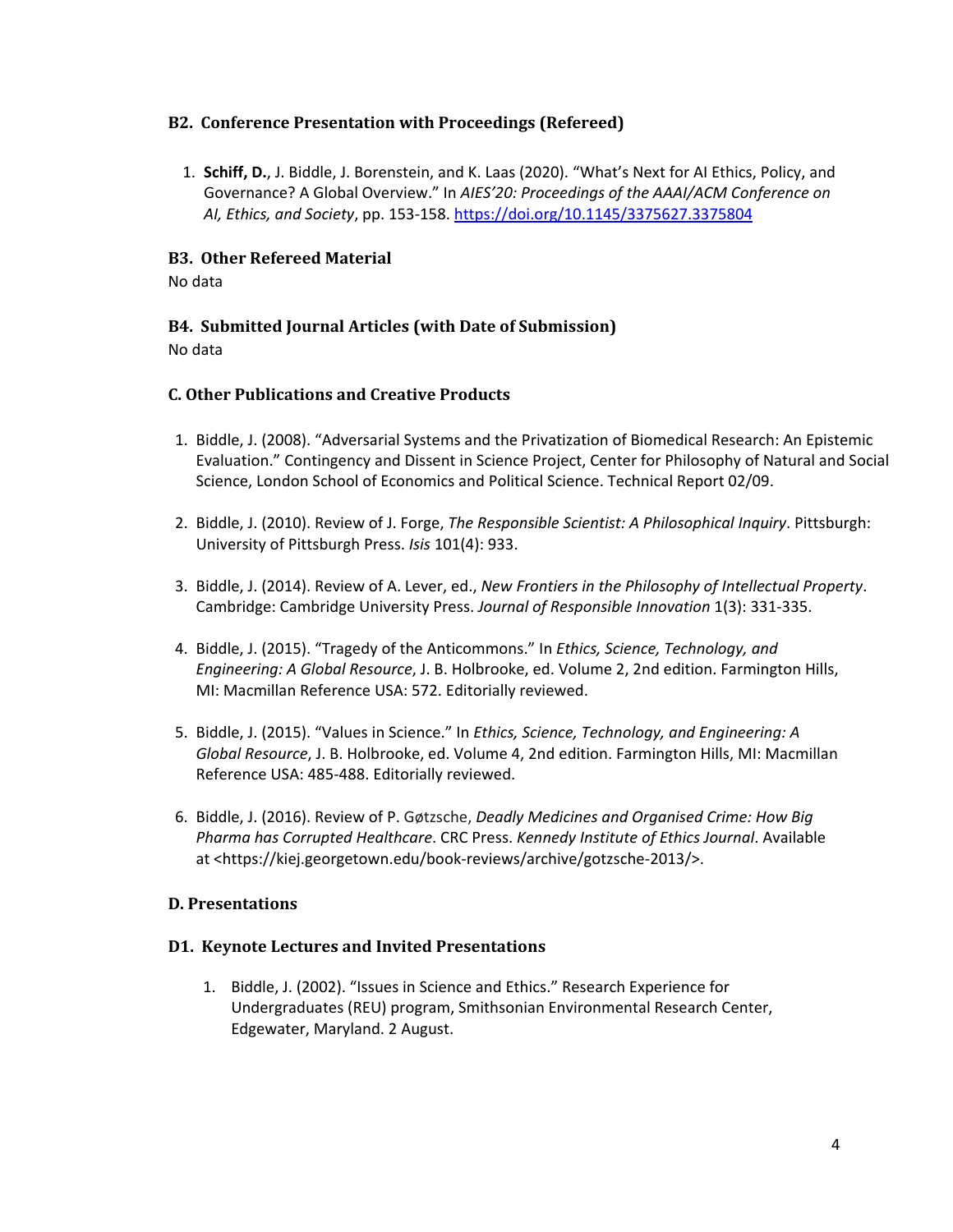- 2. Biddle, J. (2006). "On the Connections between Social Epistemology and Science Policy." Center for Interdisciplinary Research (*ZiF*), Bielefeld University, Bielefeld, Germany. 21 November.
- 3. Biddle, J. (2007). "On the Epistemic Import of the Privatization of Science." Department of Philosophy, University of Dayton, Dayton, Ohio. 16 February.
- 4. Biddle, J. (2007). Invited Commentary on Daniel Kleinman, "Life in American Academia in the Age of Neoliberalism." International Workshop on "The Commodification of Academic Research: Analyses, Assessments, Alternatives," Vrije Universiteit, Amsterdam, The Netherlands. 21-23 June.
- 5. Biddle, J. (2008). "Advocates or Unencumbered Selves? On the Role of Mill's Political Liberalism in Longino's Sociopragmatism." Department of Philosophy, University of South Carolina, Columbia, South Carolina. 18 February.
- 6. Biddle, J. and E. Winsberg (2008). "Values and Climate Models." 35th Annual Meeting of the Philosophy of Science Conference at the Inter-University Centre in Dubrovnik, Croatia. 14-19 April.
- 7. Biddle, J. (2008). "Advocates or Unencumbered Selves? On the Role of Mill's Political Liberalism in Longino's Sociopragmatism." International Workshop on Science and Values, Bielefeld University, Bielefeld, Germany. 8-9 July.
- 8. Biddle, J. (2008). "Advocates or Unencumbered Selves? On the Role of Mill's Political Liberalism in Longino's Contextual Empiricism." International Workshop on Collective Epistemology, University of Basel, Basel, Switzerland. 3-5 October.
- 9. Biddle, J. (2008). "Institutionalizing Skepticism: Adversarial Proceedings for the Evaluation of Pharmaceuticals." Presented at the workshop, "Institutionalising Epistemic Standards for Science," Centre for Philosophy of Natural and Social Science, London School of Economics, London, England. 1-2 December.
- 10. Biddle, J. (2008). "Institutionalizing Skepticism: Adversarial Proceedings for the Evaluation of Pharmaceuticals." Department of Philosophy and Religion Studies, University of North Texas, Denton, Texas. 8 December.
- 11. Biddle, J. (2009). "Science, Values and the Specter of Lysenkoism." Department of Philosophy, Lafayette College, Easton, Pennsylvania. 8 January.
- 12. Biddle, J. (2009). "Transient Underdetermination and Values in Science." Center for Philosophy and Ethics of Science at the Leibniz University of Hannover, Hannover, Germany. 13 January.
- 13. Biddle, J. (2009). "Transient Underdetermination and Values in Science." Department of Philosophy, West Virginia University, Morgantown, West Virginia. 26 January.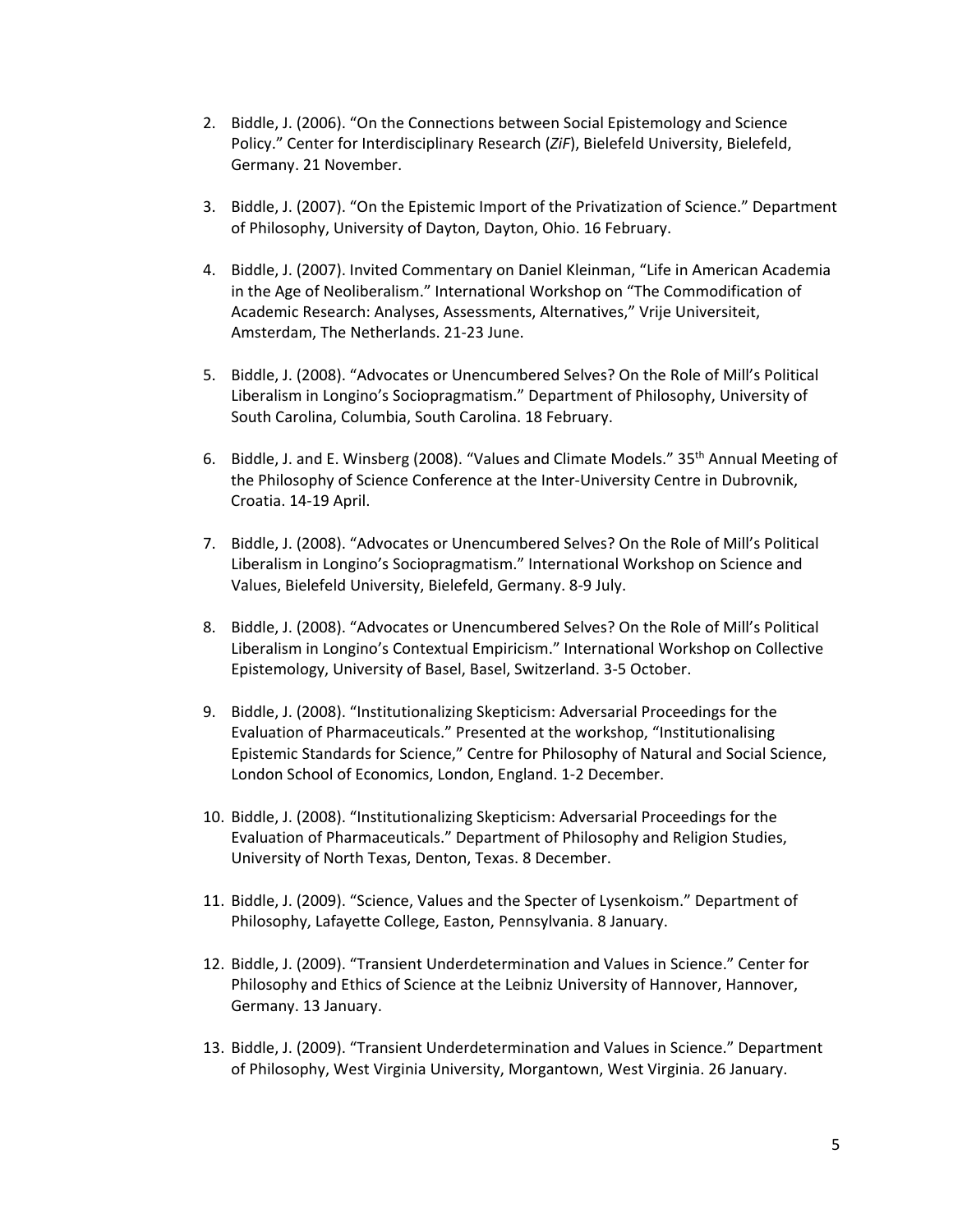- 14. Biddle, J. (2009). "Transient Underdetermination and Values in Science." School of Public Policy, Georgia Institute of Technology, Atlanta, Georgia. 11 February.
- 15. Biddle, J. (2009). "Bringing the Marketplace into Science: On the Neoliberal Defense of the Commercialization of Scientific Research." Department of Philosophy and Religious Studies, Iowa State University, Ames, Iowa. 17 February.
- 16. Biddle, J. (2009). "Collective Responsibility for Harm: Clinical Practice Guidelines, Conflicts of Interest, and the Principle of Nonmaleficence." Spring School on Science and Values, Bielefeld University and the Center for Interdisciplinary Research (ZiF), Bielefeld, Germany. 20-24 April.
- 17. Biddle, J. (2009). "Transient Underdetermination and Values in Science." Department of Philosophy and Ethics, Technische Universiteit Eindhoven, Eindhoven, The Netherlands. 19 October.
- 18. Biddle, J. (2011). "Intellectual Property in Biotechnology: Philosophical and Policy Perspectives." Institute for Science and Technology Studies (*Institut für Wissenschaft und Technik Forschung*), Bielefeld University, Bielefeld, Germany. 27 June.
- 19. Biddle, J. (2011). "Transient Underdetermination, Value Freedom, and the Ideal of Epistemic Purity." Department of Philosophy, Bielefeld University, Bielefeld, Germany. 12 July.
- 20. Biddle, J. (2012). "Global Climate Change and Food Security." Institute for Ethics and Public Affairs, Old Dominion University, Norfolk, Virginia. 29 March.
- 21. Biddle, J. (2012). "Intellectual Property Rights and Innovation in Pharmaceutical Research." Center for Interdisciplinary Research (ZiF), Bielefeld, Germany. 6 June.
- 22. Biddle, J. (2012). "Intellectual Property in Biomedicine and Biotechnology: An Inducement to Ignorance?" Center for Interdisciplinary Research (ZiF), Bielefeld, Germany. 11 June.
- 23. Biddle, J. (2014). "Intellectual Property Rights in Science and Technology: Implications for Epistemology and Ethics." Notre Dame Institute for Advanced Study, University of Notre Dame, Notre Dame, Indiana. 25 February.
- 24. Biddle, J. (2014). "Genetically Modified Crops, Hunger, and Climate Adaptation." Invited lecture given at the Notre Dame Institute for Advanced Study, University of Notre Dame, Notre Dame, Indiana. 16 April.
- 25. Biddle, J. (2014). "Intellectual Property Rights and Global Climate Change: A Dilemma." Invited lecture given at the History and Philosophy of Science Colloquium, University of Notre Dame, Notre Dame, Indiana. 25 April.
- 26. Biddle, J. (2014). "On the Ethics and Epistemology of Intellectual Property Rights in Science and Technology." Invited lecture given at the workshop, "Science Policy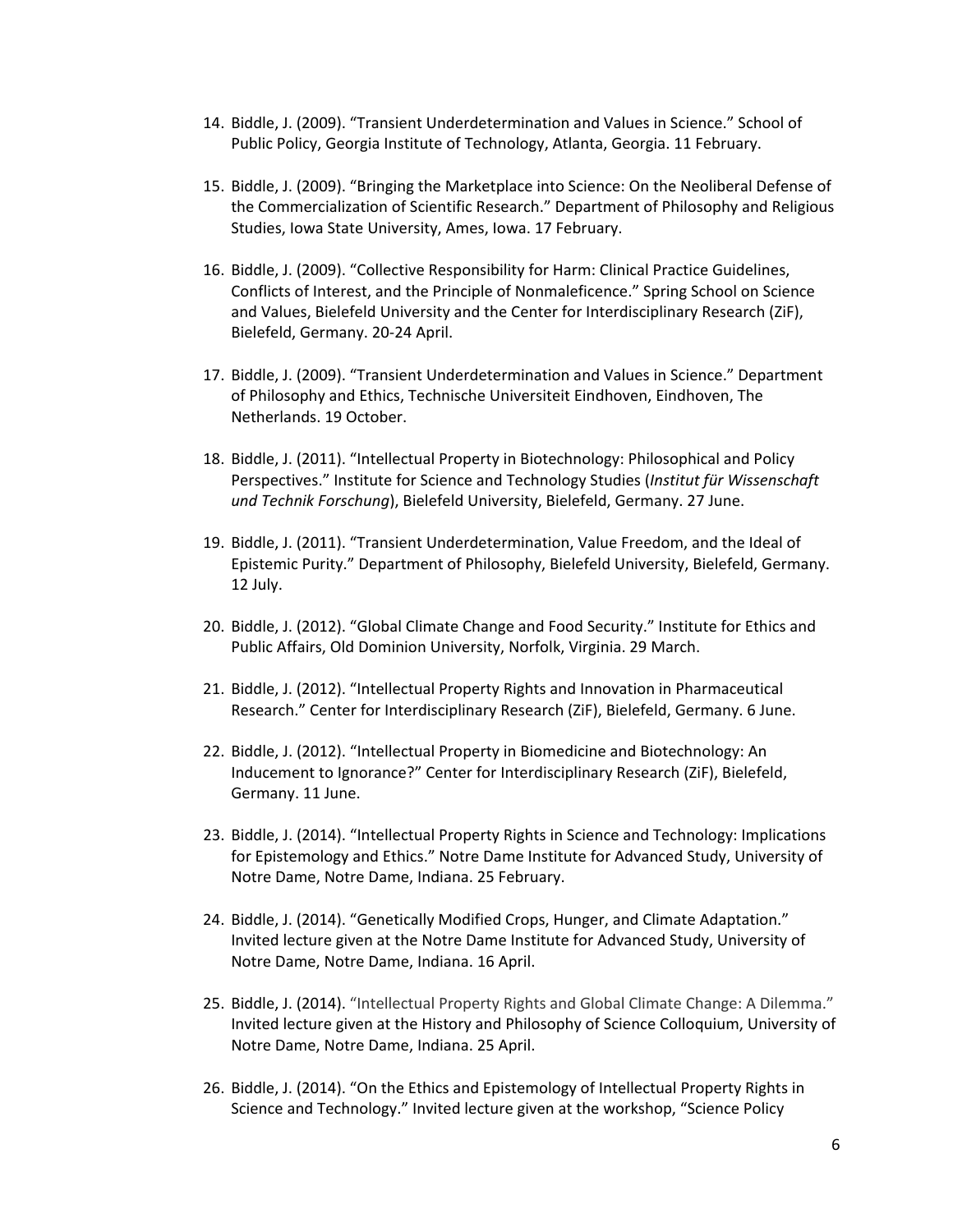Interface: International Comparisons," University of Waterloo, Waterloo, Canada. 21- 23 May.

- 27. Biddle, J. (2015). "Erring on the Side of Caution? Toward a More Nuanced Account of Risks in Science and Medicine." Invited lecture given at the Leibniz Universität Hannover, Hannover, Germany. 8 July.
- 28. Biddle, J. (2015). "Climate Skepticism and the Manufacture of Doubt: Can Dissent in Science be Epistemically Detrimental?" Invited lecture given at the international workshop, The Epistemic Role of Manufactured Dissent in Climate Science, Karlsruhe Institut für Technologie, Karlsruhe, Germany. 28-29 October.
- 29. Biddle, J. (2017). "Epistemic Risks in Prostate Cancer Screening: Implications for Ethics and Policy." Invited lecture given at Cambridge University, Cambridge, England. 13 December.
- 30. Biddle, J. (2018). "'Antiscience Zealotry?' Values, Epistemic Risk, and the GMO Debate." Invited lecture given at North Carolina State University, Raleigh, North Carolina. 18 September.
- 31. Biddle, J. (2019). "Reflections on Algorithmic Bias and the Use of Algorithms in Criminal Sentencing." Invited lecture given at the international workshop, "Engaging with Science, Values, and Society," University of Alberta, Edmonton, Canada. 8-10 May.
- 32. Biddle, J. (2019). "Epistemic Risk, Citizen Science, and the Debate Over Algorithms in Criminal Sentencing in the United States." Invited lecture given at the international workshop, "Citizen Science: New Epistemological, Ethical, and Political Challenges," Université Jean Moulin Lyon 3, Lyon, France. 6-7 June.
- 33. Biddle, J. (2020). "Artificial Intelligence, Epistemic Risk, and Racial Injustice: A Case Study on Algorithms in Criminal Sentencing." Invited keynote lecture to be given at the Mid-South Philosophy of Science Meeting, Virginia Tech, Blacksburg, Virginia. 3-4 April 2020. Canceled due to the COVID-19 pandemic.
- 34. Biddle, J. "Artificial Intelligence and Racial Injustice: A Case Study on Algorithms in Criminal Sentencing." Invited keynote address, Symposium on Values in Medicine, Science, and Technology, University of Texas at Dallas, June 26, 2020.
- 35. Biddle, J. "On Predicting Criminality: Epistemic Risk, Values, and Racial Justice in Machine Learning," Invited lecture given to the University of Aarhus, Aarhus, Denmark, March 18, 2021.

#### **D2. Refereed Conference Presentations**

1. Biddle, J. (2005). "The Epistemic Significance of the Institutional Context of Science: The Case of Vioxx." International Conference on "Science, Democracy, and Economics," Universidad Nacional de Educación a Distancia, Madrid, Spain. 11-13 April.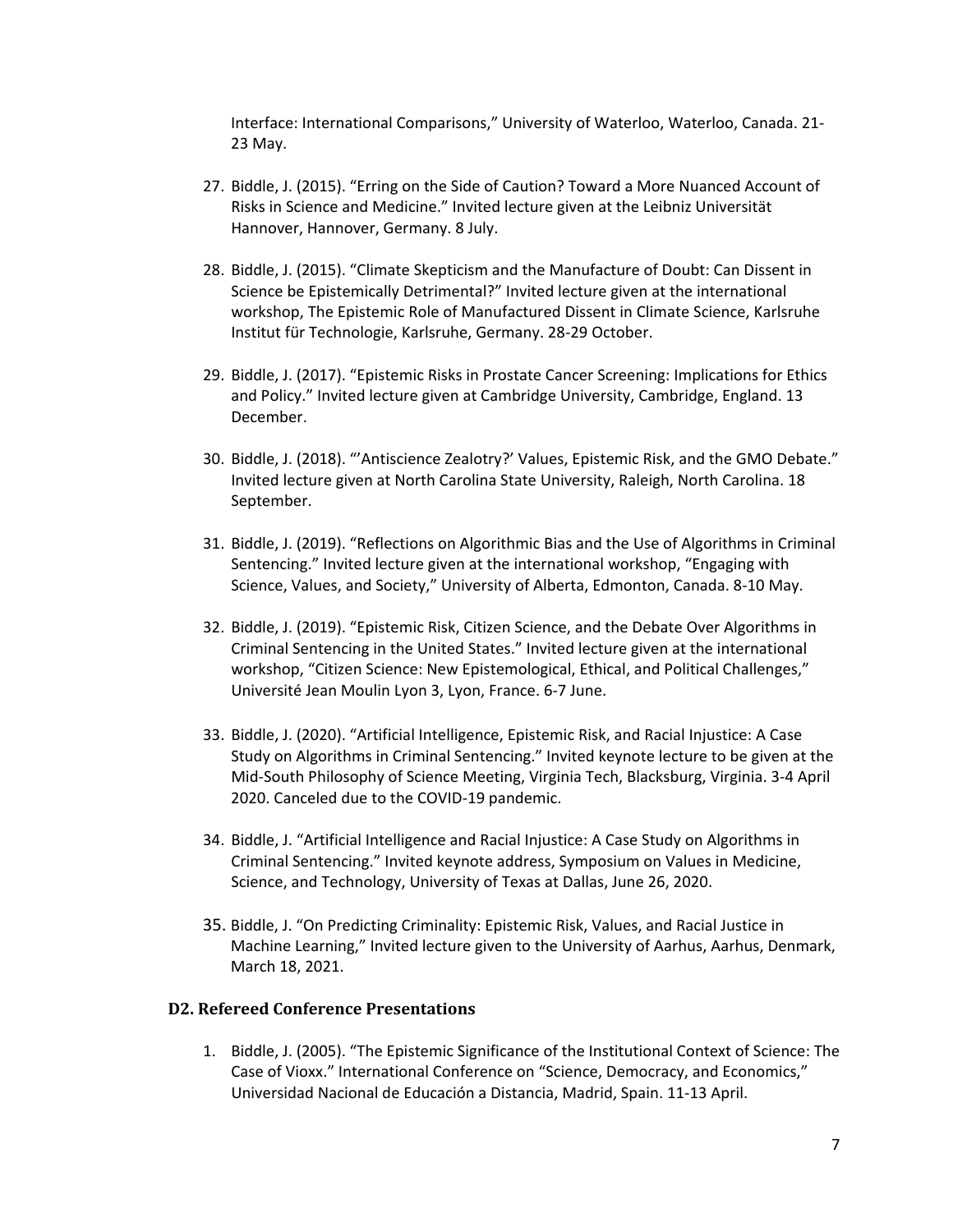- 2. Biddle, J. (2006). "On Privatizing Science: Is Vioxx a Sign of Things to Come?" International Conference on "The Commerce and Politics of Science," University of Notre Dame, Notre Dame, Indiana, USA. 21-24 September.
- 3. Biddle, J. (2006). "Why Transient Underdetermination Matters: Values and Social Organization in Kitcher's *Science, Truth, and Democracy*." 20<sup>th</sup> Biennial Meeting of the Philosophy of Science Association, Vancouver, Canada. 2-5 November.
- 4. Biddle, J. (2007). "Nonmaleficence and the Privatization of Biomedical Research." Conference of this International Society for the History, Philosophy, and Social Studies of Biology (ISHPSSB), University of Exeter, Exeter, UK. 25-29 July.
- 5. Biddle, J. (2007). "Collective Responsibility for Harm: On the Principle of Nonmaleficence." 13th International Congress of Logic, Methodology, and Philosophy of Science, Tsingua University, Beijing, China. 9-15 August.
- 6. Biddle, J. (2007). "On the Ambiguously Social Character of Longino's Theory of Science." 1<sup>st</sup> Meeting of the European Philosophy of Science Association, Universidad Complutense de Madrid, Madrid, Spain. 15-17 November.
- 7. Biddle, J. (2008). "'Science is not a quest for certainty': On James B. Conant's Pragmatic Theory of Science." 7<sup>th</sup> Congress of the International Society for the History of the Philosophy of Science (HOPOS), Vancouver, Canada. 18-21 June.
- 8. Biddle, J. (2008). "Organisational Perspectives on Nonmaleficence: Clinical Practice Guidelines and Conflicts of Interest." Conference on Judgment, Assessment, and Decision Making in Health and Social Care, School of Nursing, Dublin City University, Dublin, Ireland. 3-4 September.
- 9. Biddle, J. (2008). "Advocates or Unencumbered Selves? On the Role of Mill's Political Liberalism in Longino's Sociopragmatism." 21<sup>st</sup> Biennial Meeting of the Philosophy of Science Association, Pittsburgh, Pennsylvania. 6-8 November.
- 10. Biddle, J. (2008). "'Science is not a quest for certainty': On James B. Conant's Pragmatic Theory of Science." Presented in the symposium, "Pragmatism at the Interface of Science and Politics," at the  $21<sup>st</sup>$  Biennial Meeting of the Philosophy of Science Association, Pittsburgh, Pennsylvania. 6-8 November.
- 11. Biddle, J. (2009). "Transient Underdetermination and Values in Science." European Science Foundation (ESF) – Center for Interdisciplinary Research (ZiF) – Bielefeld University Conference on "Science and Values: The Politicization of Science," Bielefeld, Germany. 25-30 May.
- 12. Biddle, J. (2009). "Transient Underdetermination and Values in Science." 2<sup>nd</sup> Biennial Conference of the Society for the Philosophy of Science in Practice (SPSP), University of Minnesota, Minneapolis, Minnesota. 18-20 June.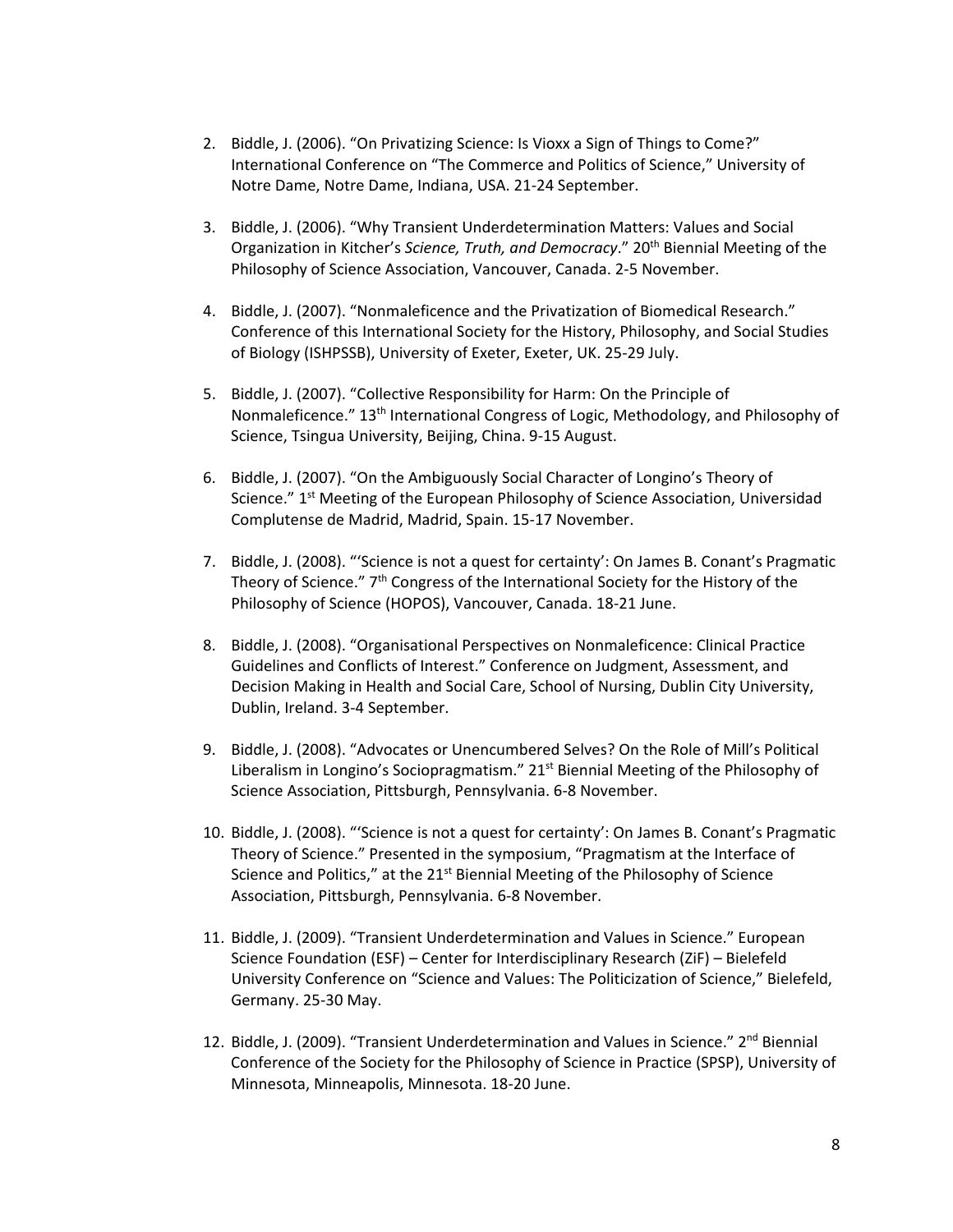- 13. Biddle, J. (2009). "Transient Underdetermination and Values in Science." 2<sup>nd</sup> Biennial Meeting of the European Philosophy of Science Association, Vrije Universiteit, Amsterdam, The Netherlands. 21-24 October.
- 14. Biddle, J. (2010). "Does Commercialization Inhibit the Sharing of Information?" Presented in the symposium "Philosophy of Commercialized Science," at the 22<sup>nd</sup> Biennial Meeting of the Philosophy of Science Association, Montreal, Canada. 4-6 November.
- 15. Biddle, J. (2011). "Intellectual Property and the Public Benefits of Biomedical Research." Three Rivers Philosophy (TRiP) 2011 conference, "Science, Knowledge, and Democracy," at the University of South Carolina, Columbia, South Carolina. 1-3 April.
- 16. Biddle, J. (2011). "Intellectual Property and the Sharing of Scientific Information." Presented in the symposium "The Social Organization of Research and the Flow of Scientific Information," at the 3<sup>rd</sup> Biennial Conference of the Society for Philosophy of Science in Practice (SPSP), University of Exeter, Exeter, UK. 22-24 June.
- 17. Biddle, J. (2011). "Intellectual Property and the Sharing of Scientific Information." Presented in the symposium "The Social Organization of Research and the Flow of Scientific Information," at the 3<sup>rd</sup> Biennial Meeting of the European Philosophy of Science Association, University of Athens, Athens, Greece. 5-8 October.
- 18. Biddle, J. (2012). "GM Foods and Adaptation to Climate Change." Presented in the symposium "Science-Policy Interactions and Social Values," at the Center for Values in Medicine, Science and Technology at the University of Texas at Dallas, Richardson, Texas. 13-14 April.
- 19. Biddle, J. (2013). "Knowledge, Ignorance, and Intellectual Property Rights: The Case of GM Seeds," at the 1<sup>st</sup> Annual Workshop on Food Justice and Peace: "Bringing Theory and Practice Together," at Michigan State University, East Lansing, Michigan. 12-13 April.
- 20. Biddle, J. (2013). "Knowledge, Ignorance, and Intellectual Property Rights: The Case of GM Seeds," at the 4th Biennial Conference of the Society for Philosophy of Science in Practice (SPSP), University of Toronto, Toronto, Canada. 26-29 June.
- 21. Biddle, J. (2013). "Knowledge, Ignorance, and Intellectual Property Rights: The Case of GM Seeds." Presented at the 18th International Conference of the Society for Philosophy and Technology (SPT), Technical University of Lisbon, Lisbon, Portugal. 4-6 July.
- 22. Biddle, J. (2013). "Inductive Risk, Epistemic Risk, and Overdiagnosis of Disease." Presented at the 15th annual meeting of the American Society for Bioethics and Humanities (ASBH), Atlanta, Georgia. 24-27 October 2013.
- 23. Biddle, J. (2014). "Intellectual Property Rights and Global Climate Change: An Ethical/Epistemological Dilemma." Presented at the  $1<sup>st</sup>$  Meeting of the Socially Relevant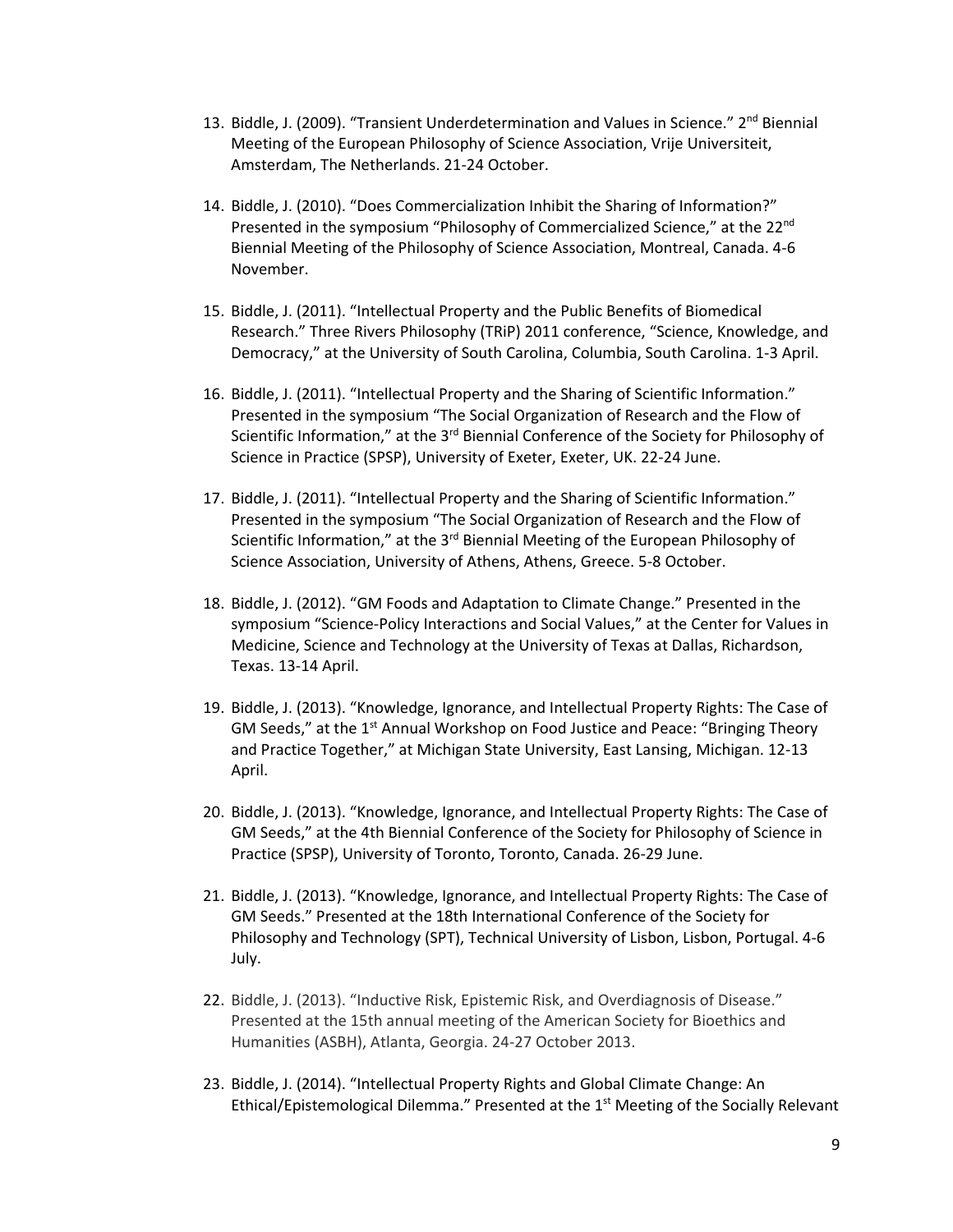Philosophy of/in Science and Engineering (SRPoiSE), University of Waterloo, Waterloo, Canada. 9-12 June.

- 24. Biddle, J. (2014). "Naturalism, Values, and the Social Organization of Research." Presented at the 24<sup>th</sup> Biennial Meeting of the Philosophy of Science Association, Chicago, Illinois. 6-9 November.
- 25. Biddle, J. (2015). "Genetically Engineered Crops and Responsible Innovation." Presented at the 2nd Annual Meeting of the Socially Relevant Philosophy of/in Science and Engineering (SRPoiSE), Michigan State University Detroit Center, Detroit, Michigan. 27-28 March.
- 26. Biddle, J. (2015). "Inductive Risk, Epistemic Risk, and Overdiagnosis of Disease." Presented at the 5th Biennial Conference of the Society for Philosophy of Science in Practice (SPSP), Aarhus University, Aarhus, Denmark. 24-26 June.
- 27. Biddle, J. (2015). "Inductive Risk, Epistemic Risk, and Overdiagnosis of Disease." Presented at the 15th Congress of Logic, Methodology and Philosophy of Science, Helsinki, Finland. 3-8 August.
- 28. Biddle, J., I.J. Kidd, and A. Leuschner (2016). "Can Criticism in Science Be Epistemically Detrimental?" Presented at the 6<sup>th</sup> Annual Meeting of the Center for Values in Medicine, Science and Technology and the  $3<sup>rd</sup>$  Meeting of the Consortium for Socially Responsible Philosophy of/in Science and Engineering (SRPoiSE), University of Texas at Dallas, Richardson, Texas. 19-22 May.
- 29. Biddle, J. and R. Kukla (2016). "From Inductive Risk to Epistemic Risk." Presented at the 6<sup>th</sup> Annual Meeting of the Center for Values in Medicine, Science and Technology and the 3<sup>rd</sup> Meeting of the Consortium for Socially Responsible Philosophy of/in Science and Engineering (SRPoiSE), University of Texas at Dallas, Richardson, Texas. 19-22 May.
- 30. Biddle, J. and R. Kukla (2016). "From Inductive Risk to Epistemic Risk." Presented at the 6<sup>th</sup> Biennial Conference of the Society for Philosophy of Science in Practice (SPSP), Rowan University, Glassboro, New Jersey. 17-19 June.
- 31. Biddle, J. and R. Kukla (2016). "The Geography of Epistemic Risk." Presented at the 25<sup>th</sup> Biennial Meeting of the Philosophy of Science Association (PSA), Atlanta, Georgia. 3-5 November.
- 32. Biddle, J. (2017). "Is Criticism of Biotechnology 'Antiscientific'? Science, Values and the GMO Debate." Presented at the  $7<sup>th</sup>$  Annual Conference on Values in Medicine, Science, and Technology, University of Texas at Dallas, Richardson, Texas. 18-20 May.
- 33. Biddle, J. (2018). "Epistemic Risks in Prostate Cancer Screening: Implications for Ethics and Policy." Presented at the 4<sup>th</sup> Meeting of the Consortium for Socially Responsible Philosophy of/in Science and Engineering (SRPoiSE), Georgia Institute of Technology, Atlanta, Georgia. 4-6 June.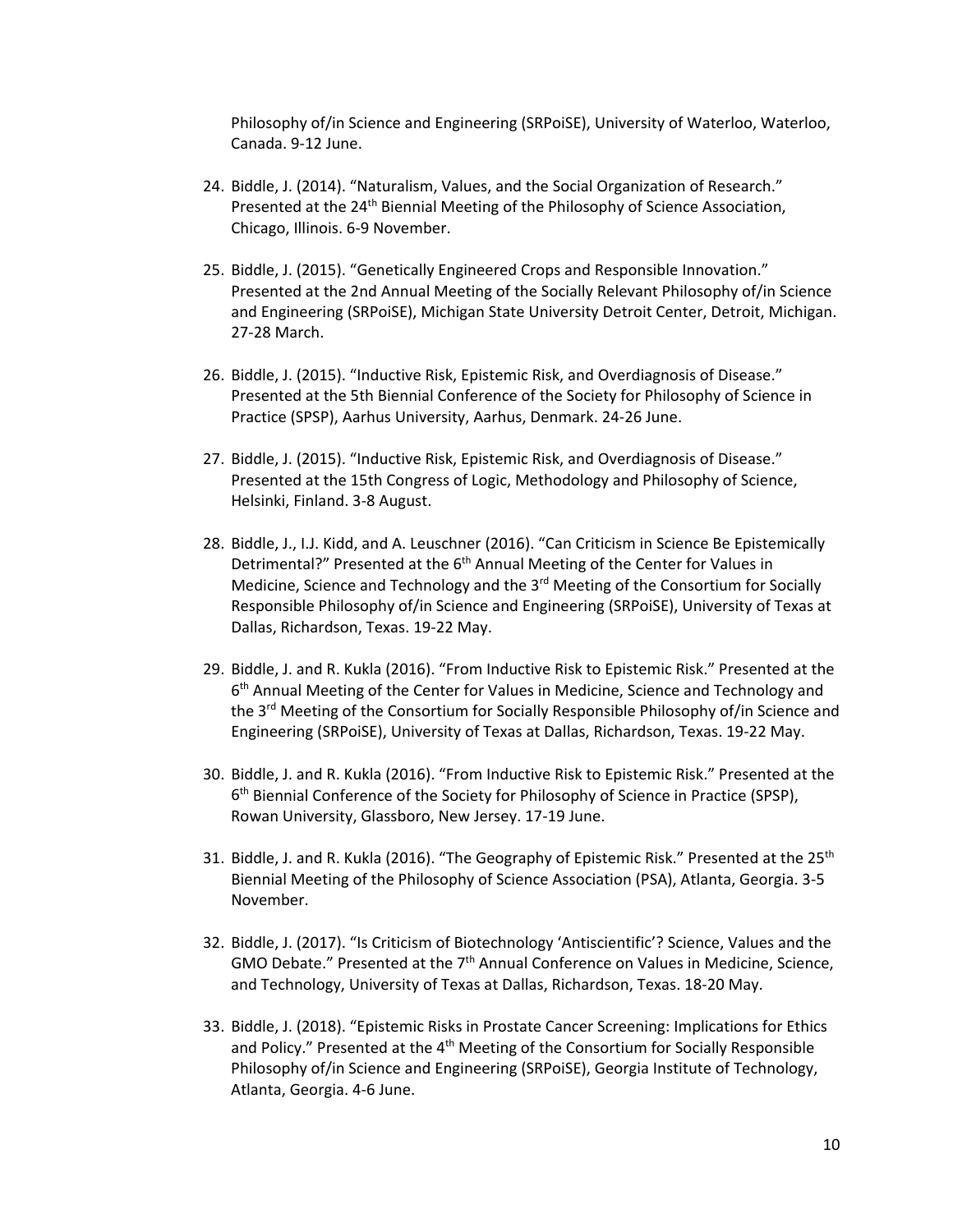- 34. Biddle, J. (2018). "Epistemic Risks in Prostate Cancer Screening: Implications for Ethics and Policy." Presented at the  $7<sup>th</sup>$  Biennial Conference of the Society for Philosophy of Science in Practice (SPSP), University of Ghent, Ghent, Belgium. 29 June – 2 July.
- 35. Biddle, J. (2018). "Epistemic Risks in Prostate Cancer Screening: Implications for Ethics and Policy." Presented at the 26<sup>th</sup> Biennial Meeting of the Philosophy of Science Association (PSA), Seattle, Washington. 1-4 November.
- 36. Schiff, D., J. Biddle, J. Borenstein, and K. Laas. "What's Next for AI Ethics, Policy, and Governance? A Global Overview." AAAI/ACM Conference on AI, Ethics, and Society. New York City, New York. February 9, 2020.
- 37. Biddle, J. "Artificial Intelligence and Racial Injustice: A Case Study on Algorithms in Criminal Sentencing." 2020 Annual International Conference of the Association for Practical and Professional Ethics (APPE), Atlanta, Georgia. February 20-23, 2020.
- 38. Schiff, D., K. Laas, J. Borenstein, and J. Biddle. "Global Perspectives on Artificial Intelligence Ethics and Policy: Findings from a Review of International Documents." 2020 Annual International Conference of the Association for Practical and Professional Ethics (APPE), Atlanta, Georgia. February 20-23, 2020.
- 39. Biddle, J. "Unbiased Algorithms in a Biased Society? Epistemic Risk and Value Judgments in the Design of Recidivism-Prediction Tools." Originally scheduled to be presented at the 2020 Philosophy of Social Science Roundtable, Emory University, Atlanta, Georgia. March 13-15, 2020. Canceled due to the COVID-19 pandemic.
- 40. Chaviano, Casey, Roberta Berry, Justin Biddle, Colin Potts, and Jason Wang. "LEAP in Action: Using Adapted VALUE Rubrics in the Intentional Design of a Pilot Course on 'Thinking'." Originally scheduled to be presented at the 2020 University System of Georgia Teaching and Learning Conference: Best Practices for Promoting Engaged Student Learning, University of Georgia, Athens, Georgia, April 7-9, 2020. Canceled due to the COVID-19 pandemic.
- 41. Biddle, J. "Artificial Intelligence and Racial (In)Justice." Online Conference of the Georgia Philosophical Society: Philosophical Perspectives on Contemporary Problems. March 25, 2021.

#### <span id="page-11-0"></span>**E. Grants and Contracts**

#### **E1. As Principal Investigator**

- Georgia Tech Foundation, Ivan Allen College Faculty Foundation Grant, \$3,000 (2009-2010 Academic Year)
- Georgia Tech Foundation, Ivan Allen College Faculty Foundation Grant, \$3,000 (2011-2012 Academic Year)
- Georgia Tech Foundation, Ivan Allen College Faculty Foundation Grant, \$3,000 (2012-2013 Academic Year)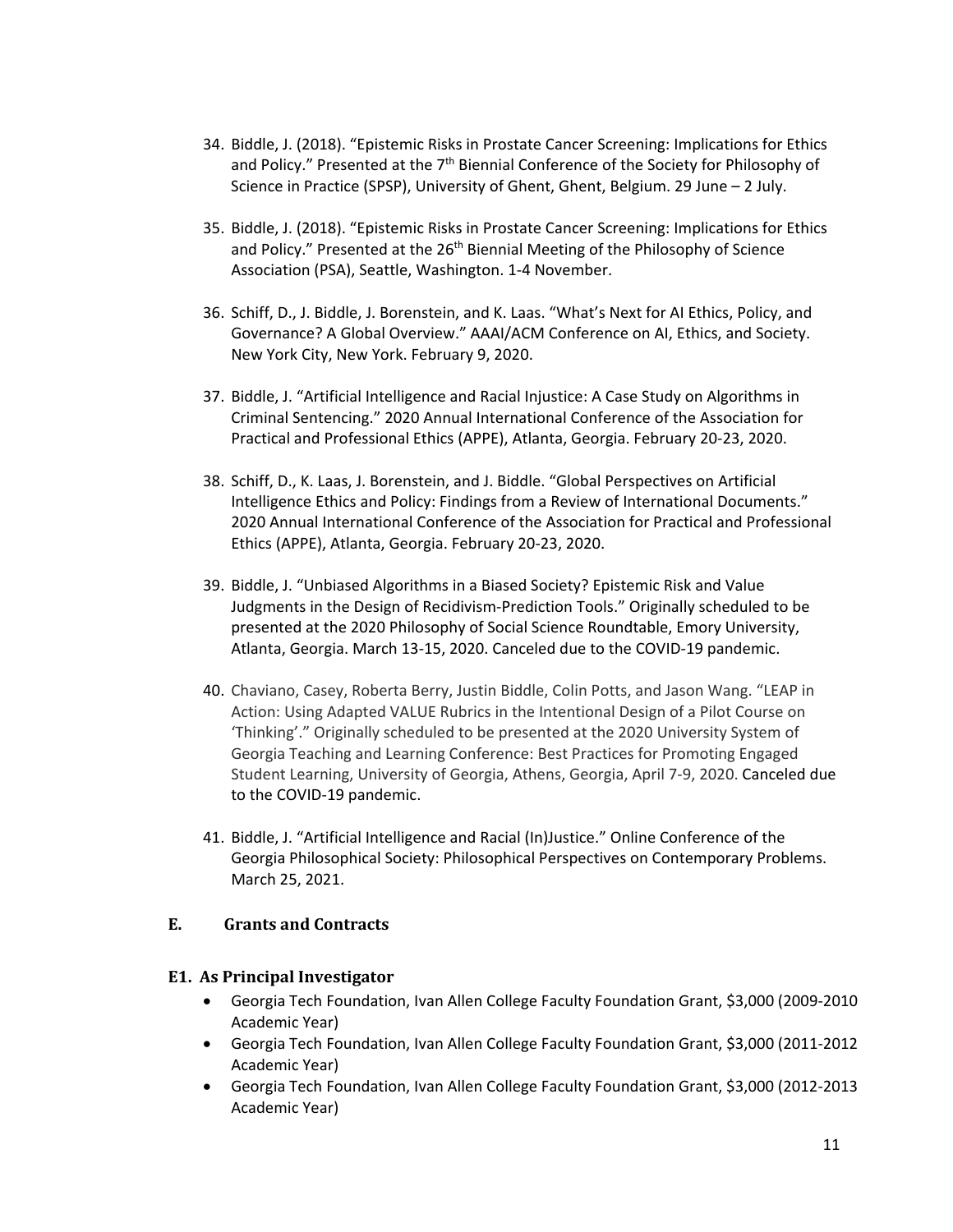- Ivan Allen College Incentives for Seeking Extramural Research Funding (ISERF), Category I, \$2,500 (Summer 2010)
- Ivan Allen College Professional Development Training Program, \$2,500 (Summer 2012)
- Georgia Tech Foundation, Ivan Allen College Faculty Foundation Grant, \$3,000 (2017- 2018 Academic Year)
- "Incorporating Equity into Computing Systems." Public Interest Technology Network, \$5,000 (2019-2020 Academic Year)

# **E2. As Co-Principal Investigator**

1. "Engineering Ethics and the Iraq Higher Education Partnership Program" (PI, Jason Borenstein). United States Department of State/IREX. December 2020 – July 2021, \$40, 956.

# **E3. As Senior Personnel or Contributor**

• Contributor to "Piloting the Next in General Education." GT FIRE Grant (Co-PIs, Roberta Berry and Colin Potts), 2018-2019.

#### **E4. Pending Proposals**

• "Decision Making at Massive Scales: Fusing Artificial Intelligence and Mathematical Optimization, "National Science Foundation Artificial Intelligence(AI) Institute, PI: Pascal van Hentenryck. Submitted: December 2020.

#### **E5. Proposals Submitted but Not Funded (Last Two Years)**

No data

# <span id="page-12-0"></span>**F. Other Scholarly and Creative Accomplishments**

No data

#### <span id="page-12-1"></span>**G. Societal and Policy Impacts**

- Subject of the feature interview in *The Reasoner* (Volume 8, Number 4), May 2014. Available at <http://thereasoner.org>.
- Subject of an interview in *NDIAS Quarterly* (Volume 2, Number 3, pp. 22-23), Spring 2014. Available at < http://ndias.nd.edu/publications/ndias-quarterly/#.U\_Ei7CjTmf8>.

#### <span id="page-12-2"></span>**H. Other Professional Activities**

No data

# <span id="page-12-4"></span><span id="page-12-3"></span>**V. Education**

#### **A. Courses Taught**

| Semester, Year   | <b>Course Number</b> | <b>Course Title</b>                  | # of Students |
|------------------|----------------------|--------------------------------------|---------------|
| Spring 2021      | <b>PUBP 6010</b>     | Ethics, Epistemology & Public Policy | 17            |
| <b>Fall 2020</b> | <b>PHIL 3127-HP</b>  | <b>Thinking</b>                      | 13            |
| Fall 2020        | <b>PHIL 3115</b>     | Philosophy of Science                | 27            |
| Summer 2020      | <b>PHIL 3127</b>     | Science, Technology & Human Values   | 33            |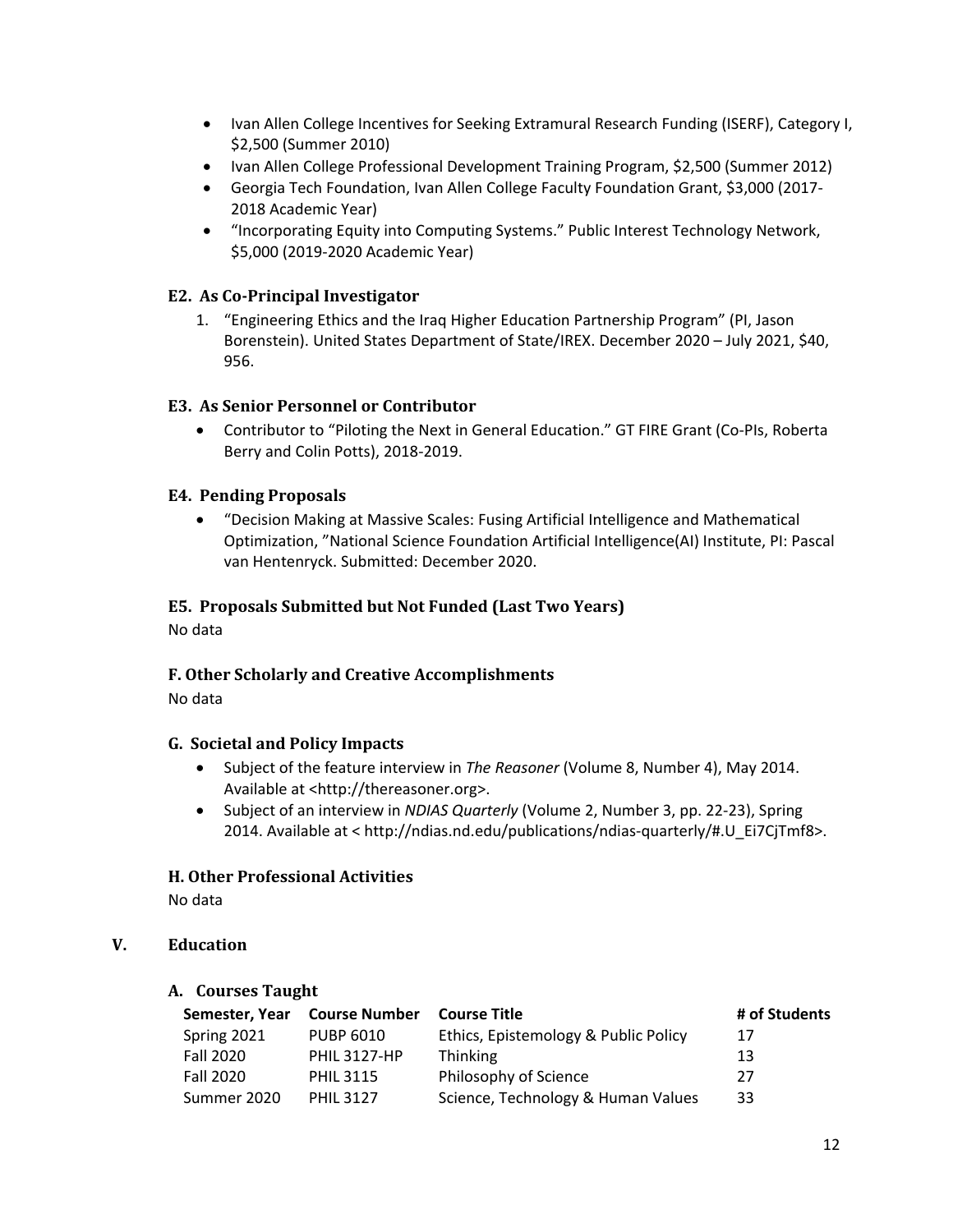| Spring 2020      | <b>PHIL 3127-HP</b> | Thinking                               | 20           |
|------------------|---------------------|----------------------------------------|--------------|
| Spring 2020      | <b>PHIL 2010</b>    | Introduction to Philosophy             | 31           |
| <b>Fall 2019</b> | <b>PHIL 3115</b>    | Philosophy of Science                  | 25           |
| <b>Fall 2019</b> | <b>PHIL 3140</b>    | Philosophy of Food                     | 29           |
| Summer 2019      | <b>PHIL 3127-R</b>  | Science, Technology & Human Values     | 27           |
| Summer 2019      | PHIL 3127-R2        | Science, Technology & Human Values     | 23           |
| Spring 2019      | <b>PHIL 3127-R</b>  | Science, Technology & Human Values     | 44           |
| <b>Fall 2018</b> | <b>PHIL 3115</b>    | Philosophy of Science                  | 27           |
| <b>Fall 2018</b> | <b>PHIL 3140</b>    | Philosophy of Food                     | 33           |
| Summer 2018      | <b>PHIL 3127-R</b>  | Science, Technology & Human Values     | 26           |
| Summer 2018      | PHIL 3127-R2        | Science, Technology & Human Values     | 26           |
| Spring 2018      | <b>PHIL 2010</b>    | Introduction to Philosophy             | 34           |
| Spring 2018      | <b>PHIL 3127-HP</b> | Science, Technology & Human Values     | 18           |
| <b>Fall 2017</b> | <b>PHIL 3115</b>    | Philosophy of Science                  | 25           |
| <b>Fall 2017</b> | <b>PHIL 3140</b>    | Philosophy of Food                     | 29           |
| Summer 2017      | <b>PHIL 3127-R</b>  | Science, Technology & Human Values     | 40           |
| Spring 2017      | <b>PHIL 3127-R</b>  | Science, Technology & Human Values     | 42           |
| <b>Fall 2016</b> | <b>PHIL 3115</b>    | Philosophy of Science                  | 32           |
| <b>Fall 2016</b> | <b>PHIL 3140</b>    | Philosophy of Food                     | 31           |
| Summer 2016      | <b>PHIL 3127-R</b>  | Science, Technology & Human Values     | 28           |
| Summer 2016      | <b>PHIL 4699-HP</b> | Undergraduate Research                 | $\mathbf{1}$ |
| Spring 2016      | <b>PHIL 2010</b>    | Introduction to Philosophy             | 31           |
| Spring 2016      | <b>PHIL 3127-HP</b> | Science, Technology & Human Values     | 20           |
| <b>Fall 2015</b> | <b>PHIL 3115</b>    | Philosophy of Science                  | 32           |
| <b>Fall 2015</b> | <b>PHIL 4803</b>    | Philosophy of Food                     | 11           |
| Spring 2015      | <b>PHIL 3103</b>    | Modern Philosophy                      | 28           |
| Spring 2015      | <b>PHIL 2010</b>    | Introduction to Philosophy             | 30           |
| <b>Fall 2014</b> | <b>PHIL 3115</b>    | Philosophy of Science                  | 27           |
| <b>Fall 2014</b> | <b>PHIL 4808</b>    | Philosophy of Food                     | 13           |
| <b>Fall 2013</b> | <b>PHIL 3115</b>    | Philosophy of Science                  | 33           |
| <b>Fall 2013</b> | <b>PHIL 4803</b>    | Philosophy of Food                     | 33           |
| Spring 2013      | <b>PHIL 2010</b>    | Introduction to Philosophy             | 30           |
| Spring 2013      | <b>PHIL 3103</b>    | Modern Philosophy                      | 30           |
| <b>Fall 2012</b> | <b>PHIL 3115</b>    | Philosophy of Science                  | 31           |
| <b>Fall 2012</b> | <b>PHIL 4803</b>    | Philosophy of Food                     | 24           |
| Spring 2012      | <b>PHIL 2010</b>    | Introduction to Philosophy             | 31           |
| Spring 2012      | <b>PHIL 3103</b>    | Modern Philosophy                      | 33           |
| <b>Fall 2011</b> | PST 3115            | Philosophy of Science                  | 32           |
| <b>Fall 2011</b> | PST 4803            | Philosophy of Food                     | 31           |
| Spring 2011      | PST 3103            | Modern Philosophy                      | 32           |
| Spring 2011      | PST 3115            | Philosophy of Science                  | 20           |
| <b>Fall 2010</b> | PST 4174            | Perspectives in Science and Technology | 30           |
| <b>Fall 2010</b> | <b>PUBP 4803</b>    | Commerce, Politics, and Biotechnology  | 4            |
| Spring 2010      | PST 3103            | Modern Philosophy                      | 27           |
| Spring 2010      | PST 4174            | Perspectives in Science and Technology | 30           |
| <b>Fall 2009</b> | PST 3115            | Philosophy of Science                  | 30           |
|                  |                     |                                        |              |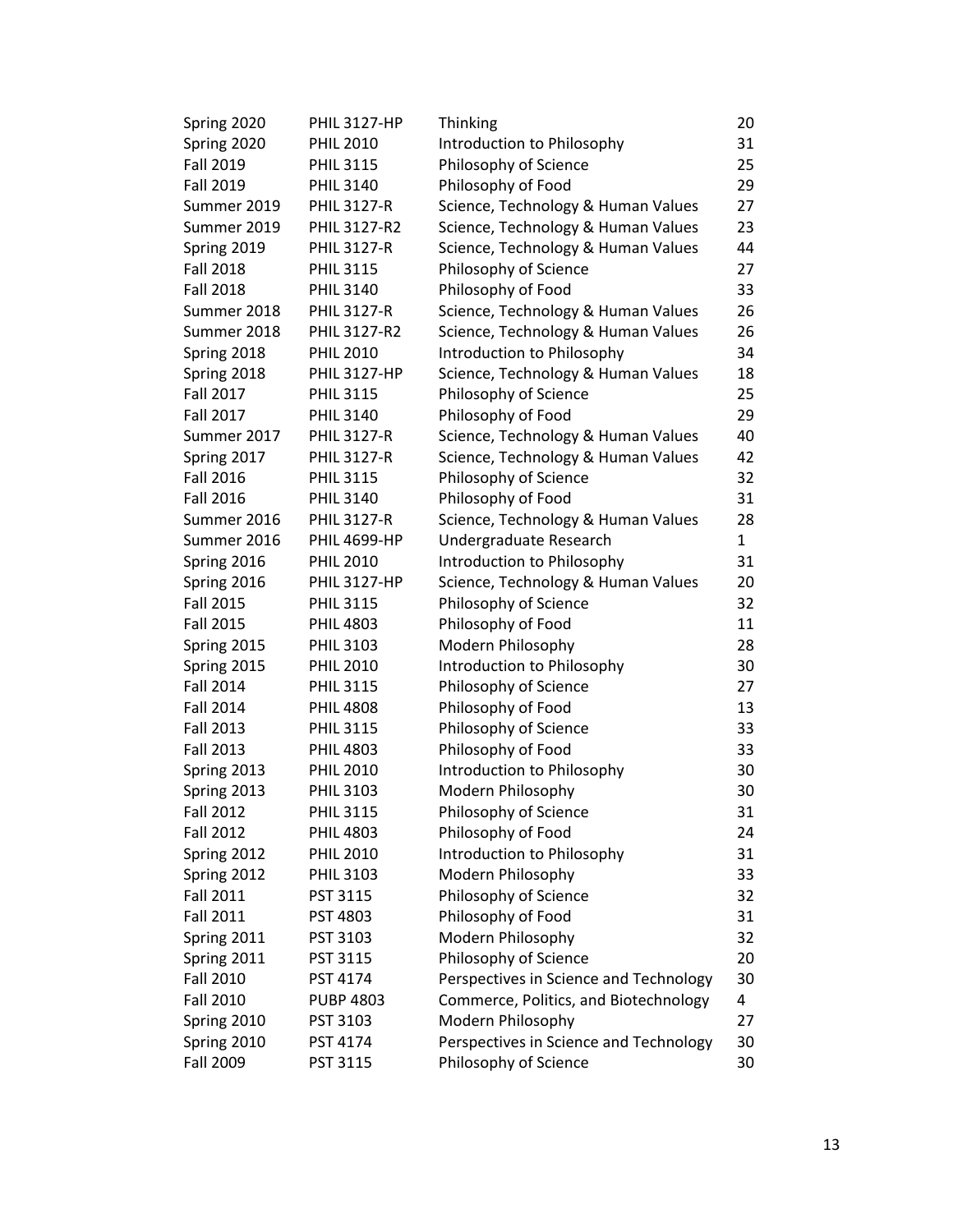# <span id="page-14-0"></span>**B. Individual Student Guidance**

# **B1. Ph.D. Students**

- Sorawit Siangjaeo GRA (Summer 2021)
- Alejandra Ruiz GRA for GT Ethics, Technology, and Human Interaction Center (ETHIC<sup>x</sup>) (Fall 2020, Spring 2021)

# **B2. M.S. Students (Indicate Thesis Option for Each Student)**

• Natalie McGee – Helped to advise on her MSPP Professional Paper: "The Tragedy of the Anticommons: Intellectual Property Proliferation and Gridlock in the Agricultural Biotechnology Industry" (Spring 2010)

# **B3. Undergraduate Students**

No data

# **B4. Service on Thesis or Dissertation Committees**

- Hillary Alberta-Sherer Member of her dissertation committee on "Risk Disclosure on Egg Donor Recruitment Advertisements" (September 2016).
- Rebecca Watts Hull Member of her dissertation committee (Fall 2018).

# **B5. Mentorship of Postdoctoral Fellows or Visiting Scholars**

No data

# <span id="page-14-1"></span>**C. Educational Innovations and Other Contributions**

- VIP course, "Building for Equity and Sustainability." I designed this new course with Juan Archila, Jeremy Brown, Jenny Hirsch, Jimmy Mitchell, and Anne Rogers. Taught in Spring 2020, Fall 2020, Spring 2021.
- New Course Developed: A version of PHIL 3127 called "Thinking," which is a pilot course for the GT Honors Program and developed as a part of a GT FIRE grant on "Piloting the Next in General Education." I developed the course along with Colin Potts; we are each teaching a section of the course in Spring 2020.
- New Course Developed: PHIL 3180: Biomedical Ethics (approved Fall 2018).
- New Course Developed: PHIL 3140: Philosophy of Food (taught as special topics course beginning in Fall 2011, approved as new course in Fall 2016).
- New Course Developed: PST 4803: Commerce, Politics, and Biotechnology (Fall 2010)
- HTS 8002/HTS 6115/LCC 8910: Social and Cultural Perspectives on Science and Technology. Taught a 3-hour section of this course entitled "Values, Interests, and the Commercialization of Academic Research," 22 November 2011.
- HTS 6743/LMC 6743/PUBP 6743: Science, Technology, and Society: Core Seminar. Taught a 3-hour session of this course entitled "Values, Interests, and the Commercialization of Academic Research," 11 November 2013.
- HTS6743/LMC6743/PUBP6743: Science, Technology, and Society: Core Seminar. Taught a 3 hour session of this course entitled "Values, Interests, and the Commercialization of Academic Research," 17 November 2015.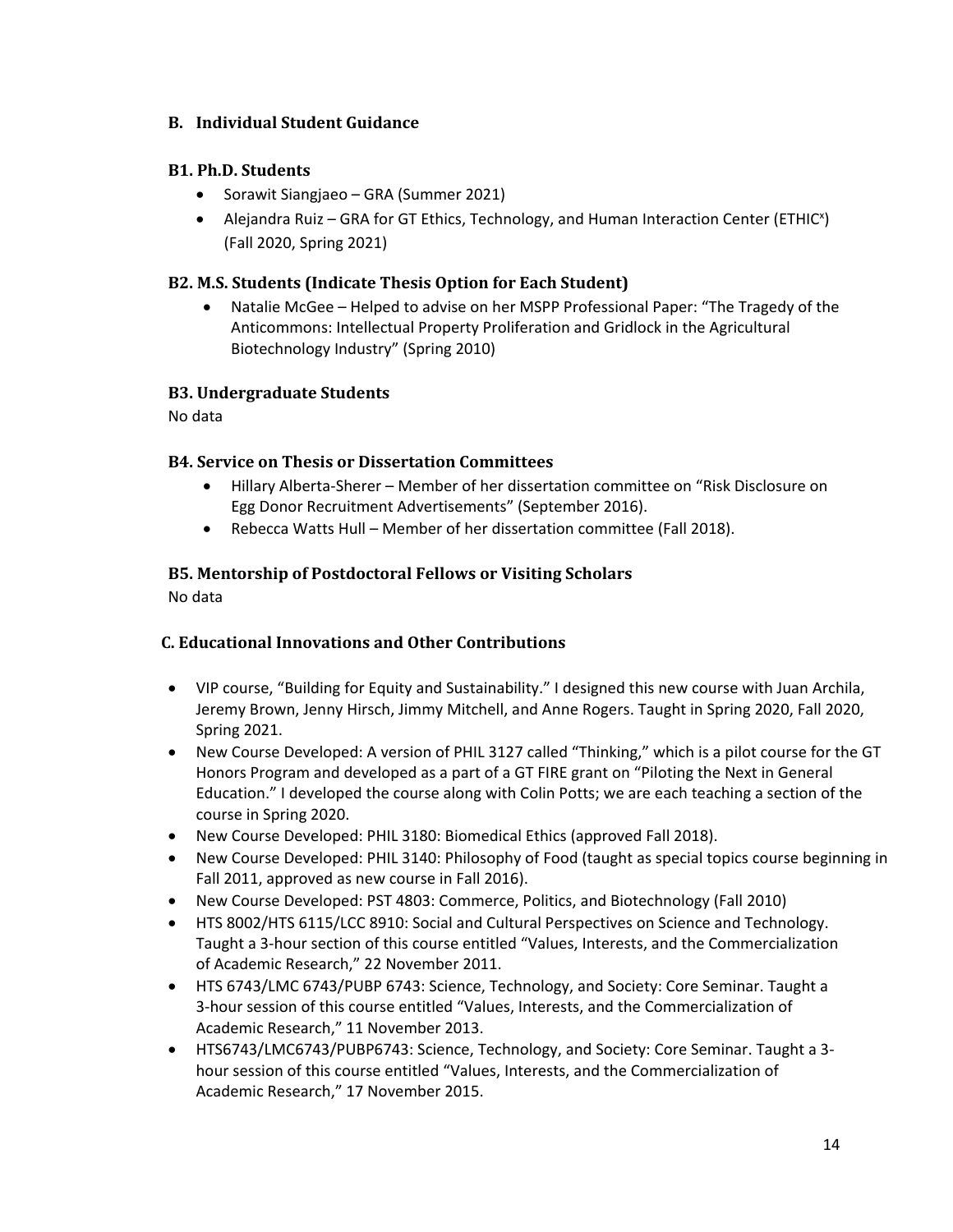#### <span id="page-15-1"></span><span id="page-15-0"></span>**VI. Service**

# **A. Professional Contributions**

#### **A1. Leadership Positions**

- President, Consortium for Socially Relevant Philosophy of/in Science and Engineering (SRPoiSE) (Fall 2018 – present).
- Steering Committee, Society for Philosophy of Science in Practice (2017-present)
- Director, Georgia Tech Center for Ethics and Technology (CET). The CET was re-launched as the Georgia Tech Ethics, Technology, and Human Interaction Center (ETHIC<sup>x</sup>) in Fall 2020.
- Member of Leadership Team, Georgia Tech Ethics, Technology, and Human Interaction Center (ETHIC<sup>x</sup>) (Fall 2020 - present).
- Head of the Ethical & Societal AI Thrust, AI@GT (Spring 2019-present).
- Director, Philosophy Program, School of Public Policy, Georgia Tech (2019-present)

#### **A2. Conference or Workshop Organization**

- 1. Co-organizer of the symposium, "The Social Organization of Research and the Flow of Scientific Information," at the  $3<sup>rd</sup>$  Biennial Conference of the Society for Philosophy of Science in Practice (SPSP), University of Exeter, Exeter, UK. 22-24 June 2011.
- 2. Co-organizer of the workshop, "The Political Ramifications of Scientific Uncertainty," at the BiCoDa Conference, "Research in Its Technological Setting," Center for Interdisciplinary Research (ZiF), Bielefeld University, Germany. 29 June – 2 July 2011.
- 3. Co-organizer of the symposium, "The Social Organization of Research and the Flow of Scientific Information," at the 3<sup>rd</sup> Biennial Meeting of the European Philosophy of Science Association, University of Athens, Athens, Greece. 5-8 October 2011.
- 4. Program Committee Member, 5<sup>th</sup> Biennial Atlanta Conference on Science and Innovation Policy (ATLC13), Atlanta, Georgia. 26-28 September 2013.
- 5. Chair of the Local Organizing Committee for the 25<sup>th</sup> Biennial Meeting of Philosophy of Science Association (PSA), Atlanta, Georgia. 3-5 November 2016.
- 6. Organizer of the 4th Conference of the Consortium for Socially Relevant Philosophy of/in Science and Engineering (SRPoiSE), Atlanta, Georgia. 4-6 June 2018.
- 7. Organizing Committee Member,  $7<sup>th</sup>$  Biennial Conference of the Society for Philosophy of Science in Practice (SPSP), Ghent University, Ghent, Belgium. 30 June – 2 July, 2018.
- 8. Organizer of the symposium, "Philosophical Issues in Cancer Diagnosis and Treatment," at the  $7<sup>th</sup>$  Biennial Conference of the Society for Philosophy of Science in Practice (SPSP), Ghent University, Ghent, Belgium. 30 June – 2 July, 2018.
- 9. Organizer of the symposium, "Philosophical Issues in Cancer Diagnosis and Treatment," at the 26<sup>th</sup> Biennial Meeting of the Philosophy of Science Association (PSA), Seattle, Washington. 1-4 November 2018.
- 10. Co-Organizer of the workshop, "Integrating Ethics and Responsible Computing into Courses: A Workshop." (Organizers: Justin Biddle, Jason Borenstein, Ben Shapiro (GSU),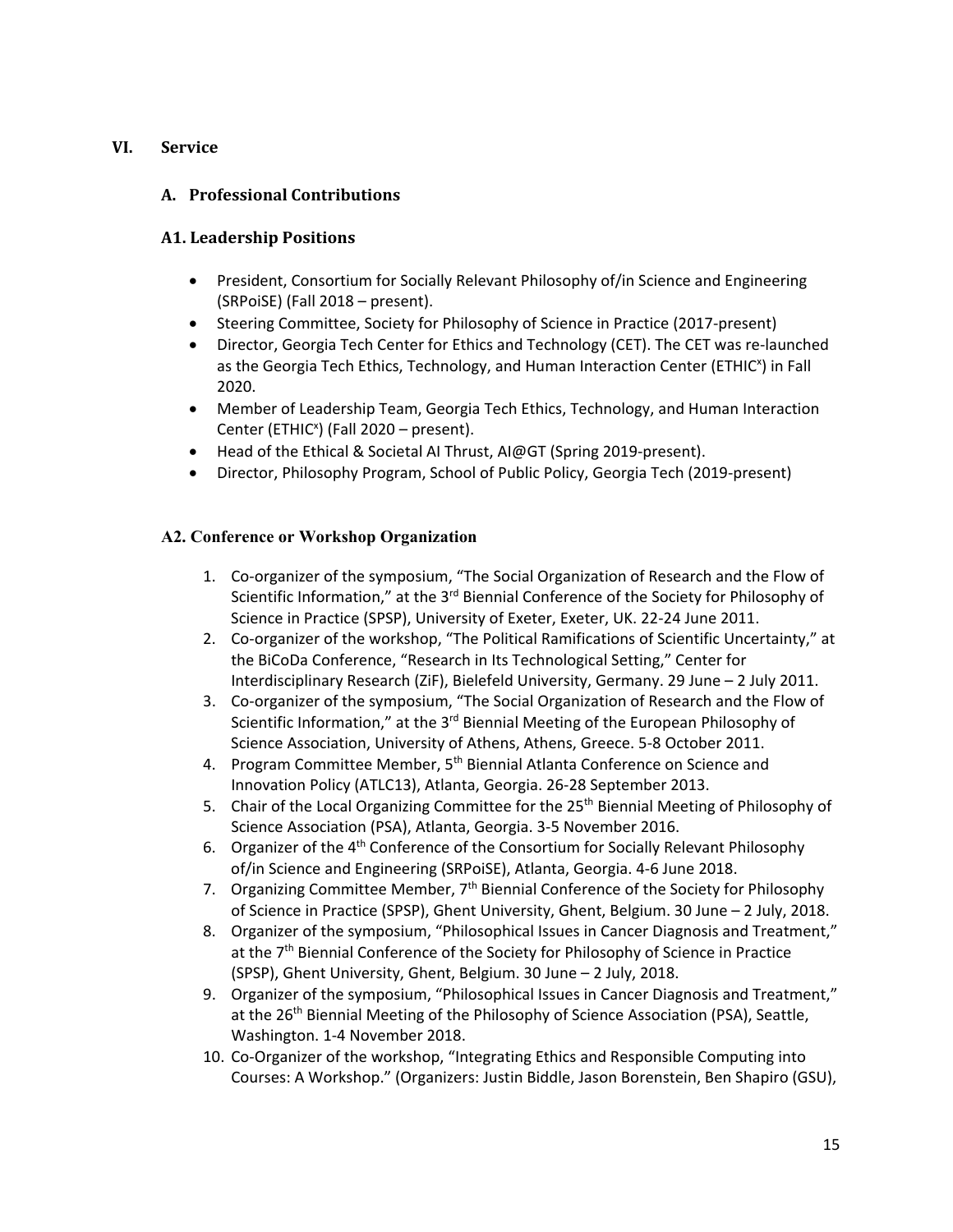Ellen Zegura). Aim: to help faculty who teach technical courses (especially in CoC) to integrate ethics into their courses. May 13, 2021.

# **A3. Editorial Activities**

- Advisory Board Member
	- o University of Pittsburgh Press series on "Science, Values, and the Public" (Series Editor: Heather Douglas)
- Journal Article Referee
	- o *British Journal for Philosophy of Science; Dialectica; European Journal for Philosophy of Science; HOPOS: The Journal of the International Society for the History of Philosophy of Science; Journal for General Philosophy of Science; Kennedy Institute of Ethics Journal; Minerva; Perspectives on Science; Philosophy Compass; Philosophy of Science; Research Policy; Science and Public Policy; Studies in History and Philosophy of Science Part A; Studies in History and Philosophy of Science Part C: Studies in History and Philosophy of Biological and Biomedical Sciences; Synthese; Theoria*
- Book Manuscript Referee
	- o Oxford University Press, University of Pittsburgh Press, University of Chicago Press

# <span id="page-16-0"></span>**B. Public and Community Service**

No data

# <span id="page-16-1"></span>**C. Institute Contributions**

#### **C1. INSTITUTE-LEVEL CONTRIBUTIONS**

- Nominated and selected to participate in the Georgia Tech Emerging Leaders Program (Fall 2021 – Spring 2022)
- Member of Leadership Team, Georgia Tech Ethics, Technology, and Human Interaction Center (ETHIC<sup>x</sup>) (Fall 2020 - present).
- Head of the Ethical & Societal AI Thrust, AI@GT (Spring 2019-present).
- AI@GT Steering Committee (Spring 2019-present)
- Central Institutional Review Board (Spring 2018-present)
- Piloting the Next in General Education (Spring 2018-present)
- Student Honor Committee (elected Spring 2014, Fall 2014-present)
- Kendeda/Living Building Planning Committee, Equity Petal (Fall 2016-Spring 2019)
- Institute OUE Review Panel (Fall 2018)
- Presidential Fellowship Committee (2012, 2013)

# **C2. COLLEGE-LEVEL (IVAN ALLEN COLLEGE) CONTRIBUTIONS**